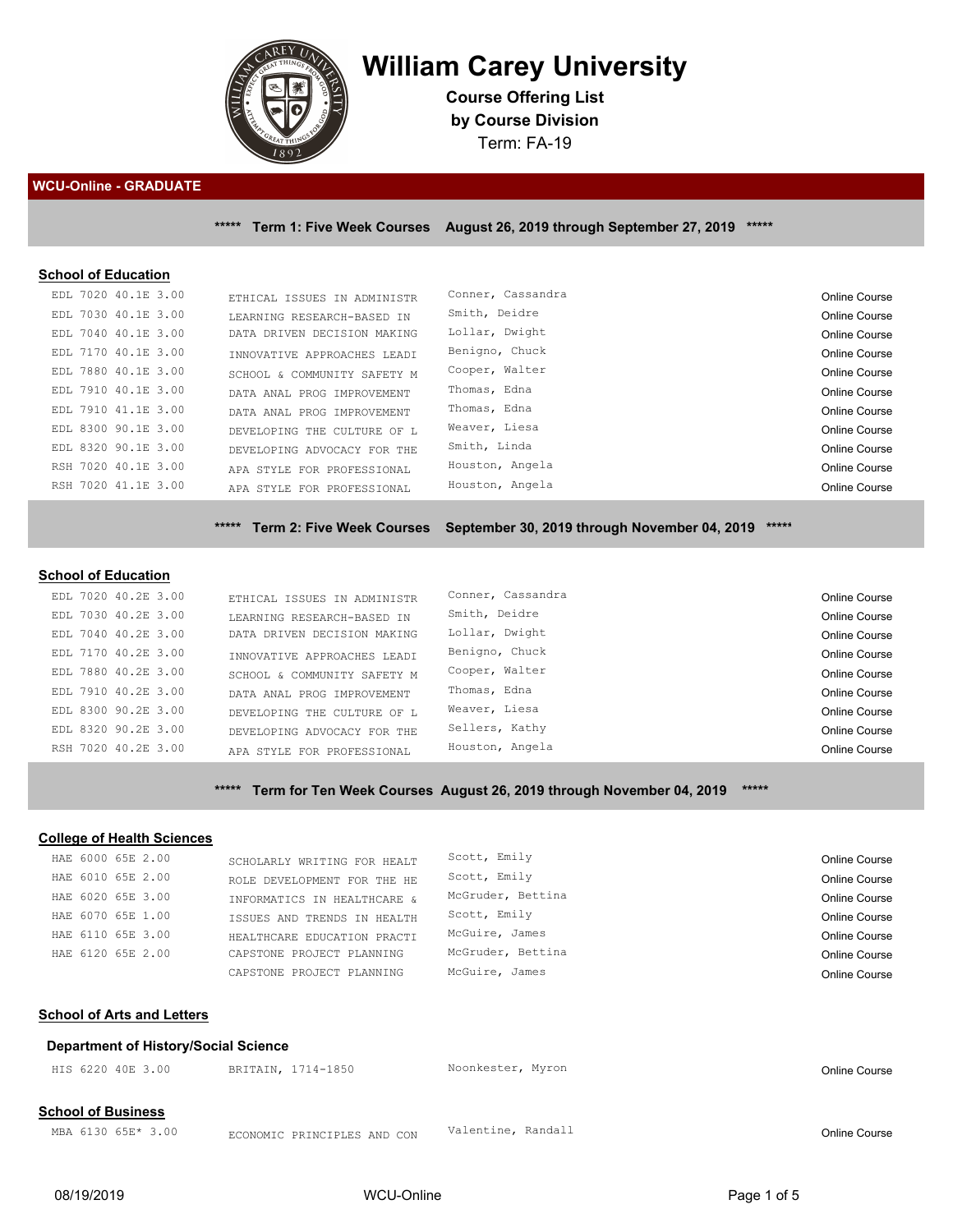|  | * \$30.00 proctoring fee          |                                                         |                   |                                              |
|--|-----------------------------------|---------------------------------------------------------|-------------------|----------------------------------------------|
|  | MBA 6410 65E 3.00                 | ENTREPRENEURSHIP                                        | Davis, Hugh       | <b>Online Course</b>                         |
|  | MBA 6430 65E 3.00                 | ORGANIZATIONAL BEHAVIOR                                 | Valentine, T.     | <b>Online Course</b>                         |
|  |                                   |                                                         |                   |                                              |
|  | <b>School of Education</b>        |                                                         |                   |                                              |
|  | EBD 6910 40E* 3.00                | INTRODUCTION TO STUDENTS WI                             | Ballard, Cecilia  | <b>Online Course</b>                         |
|  | * Masters Students Only.          |                                                         |                   |                                              |
|  | EBD 6910 41E* 3.00                |                                                         | Ballard, Cecilia  |                                              |
|  | * Masters Students Only.          | INTRODUCTION TO STUDENTS WI                             |                   | <b>Online Course</b>                         |
|  |                                   |                                                         |                   |                                              |
|  | EBD 6920 40E* 3.00                | ASSESSMENT OF STUDENTS WITH                             | Yeager, Mark      | <b>Online Course</b>                         |
|  | * Masters Students Only.          |                                                         |                   |                                              |
|  | EBD 6920 41E 3.00                 | ASSESSMENT OF STUDENTS WITH                             | Thomas, Brenda    | <b>Online Course</b>                         |
|  | EBD 6980 40E 3.00                 | PRACTICUM/INTERNSHIP IN EMO                             | Burnett, Martha   | <b>Online Course</b>                         |
|  | EBD 7490 40E 3.00                 | DR: ADV. BEHAVIORAL ANALYS                              | Yeager, Mark      | <b>Online Course</b>                         |
|  | EBD 7910 40E* 3.00                | ADV. INTRO TO STUDENTS/EMOT                             | Yeager, Mark      | <b>Online Course</b>                         |
|  | * Specialist Students Only.       |                                                         |                   |                                              |
|  | EBD 7920 40E 3.00                 | ADV. ASSESSMENT OF STUDENT                              | Yeager, Mark      | <b>Online Course</b>                         |
|  | EBD 7980 40E 3.00                 | ADV. PRACT/INTERSHIP IN EMO                             | Dickey, Gwen      | <b>Online Course</b>                         |
|  |                                   | ADV. PRACT/INTERSHIP IN EMO                             | Yeager, Mark      | <b>Online Course</b>                         |
|  | EDL 6010 101E 3.00                | EPIC I: ORGANIZATIONAL LEA                              | Burnett, Benjamin | <b>Online Course</b>                         |
|  | EDL 6010 40E* 3.00                | ORGANIZATIONAL LEADERSHIP                               | Benigno, Chuck    | <b>Online Course</b>                         |
|  | * Cohort 9A Only                  |                                                         |                   |                                              |
|  | EDL 6010 80E* 3.00                | ORGANIZATIONAL LEADERSHIP                               | Dearman, Frances  | <b>Online Course</b>                         |
|  | * Picayune Cohort                 |                                                         |                   |                                              |
|  | EDL 6040 40E* 3.00                | DATA-DRIVEN INSTRUCTION                                 | Burnett, Benjamin |                                              |
|  |                                   | * Hattiesburg Cohort 9 Masters Only                     |                   | <b>Online Course</b>                         |
|  |                                   |                                                         |                   |                                              |
|  | EDL 6040 41E* 3.00                | DATA-DRIVEN INSTRUCTION                                 | Hampton, Steven   | <b>Online Course</b>                         |
|  |                                   | * Hattiesburg Cohort 9 Specialist Only                  |                   |                                              |
|  | EDL 6040 42E* 3.00                | DATA-DRIVEN INSTRUCTION                                 | Sellers, Kathy    | <b>Online Course</b>                         |
|  | * Pearl Cohort Only               |                                                         |                   |                                              |
|  | EDL 6040 82E* 3.00                | DATA-DRIVEN INSTRUCTION                                 | Sellers, Kathy    | <b>Online Course</b>                         |
|  | * Cohort 9: Tradition             |                                                         |                   |                                              |
|  | EDL 6060 100E 3.00                |                                                         | Burnett, Benjamin |                                              |
|  | EDL 6070 100E 3.00                | PA: JUDICIAL AND ETHICS CON                             | Benigno, Chuck    | <b>Online Course</b><br><b>Online Course</b> |
|  | EDL 6070 81E* 3.00                | PA: INSTRUCTIONAL LEADERSHI<br>INSTRUCTIONAL LEADERSHIP | Benton, Kim       | <b>Online Course</b>                         |
|  | * Ocean Springs Cohort            |                                                         |                   |                                              |
|  |                                   |                                                         |                   |                                              |
|  | EDL 6090 40E* 3.00<br>* Cohort 8A | SCHOOL SITE BUSINESS MANAGE                             | Benigno, Chuck    | <b>Online Course</b>                         |
|  |                                   |                                                         |                   |                                              |
|  | EDL 6090 41E* 3.00                | SCHOOL SITE BUSINESS MANAGE                             | Smith, Linda      | <b>Online Course</b>                         |
|  | * Cohort 8A                       |                                                         |                   |                                              |
|  | EDL 7010 100E 3.00                | PA: ADVANCED ORGANIZATIONA                              | Burnett, Benjamin | <b>Online Course</b>                         |
|  | EDL 7010 102E 3.00                | EPIC II: ADVANCED ORGANIZA                              | Burnett, Benjamin | <b>Online Course</b>                         |
|  | EDL 7020 100E 3.00                | PA: ETHICAL ISSUES IN ADMI                              | Burnett, Benjamin | <b>Online Course</b>                         |
|  | EDL 7030 100E 3.00                | PA: LEARNING RESEARCH-BASED                             | Benigno, Chuck    | <b>Online Course</b>                         |
|  | EDL 7030 103E 3.00                | NISL: LEARNING RESEARCH-BA                              | Burnett, Benjamin | <b>Online Course</b>                         |
|  | EDL 7040 103E 3.00                | NISL: DATA DRIVEN DECISION                              | Burnett, Benjamin | <b>Online Course</b>                         |
|  | EDL 7300 100E 3.00                | PA: SCHOOL FIN. INFLUENCED                              | Burnett, Benjamin | <b>Online Course</b>                         |
|  | EDL 7880 43.5E* 3.00              | SCHOOL & COMMUNITY SAFETY M                             | Cooper, Walter    | <b>Online Course</b>                         |
|  | * IAA Only                        |                                                         |                   |                                              |
|  | EDL 7890 40E 3.00                 | EDUCATIONAL UNIT SELF-STUDY                             | Morris, Barry     | <b>Online Course</b>                         |
|  | EDL 7890 41E 3.00                 | EDUCATIONAL UNIT SELF-STUDY                             | Morris, Barry     | Online Course                                |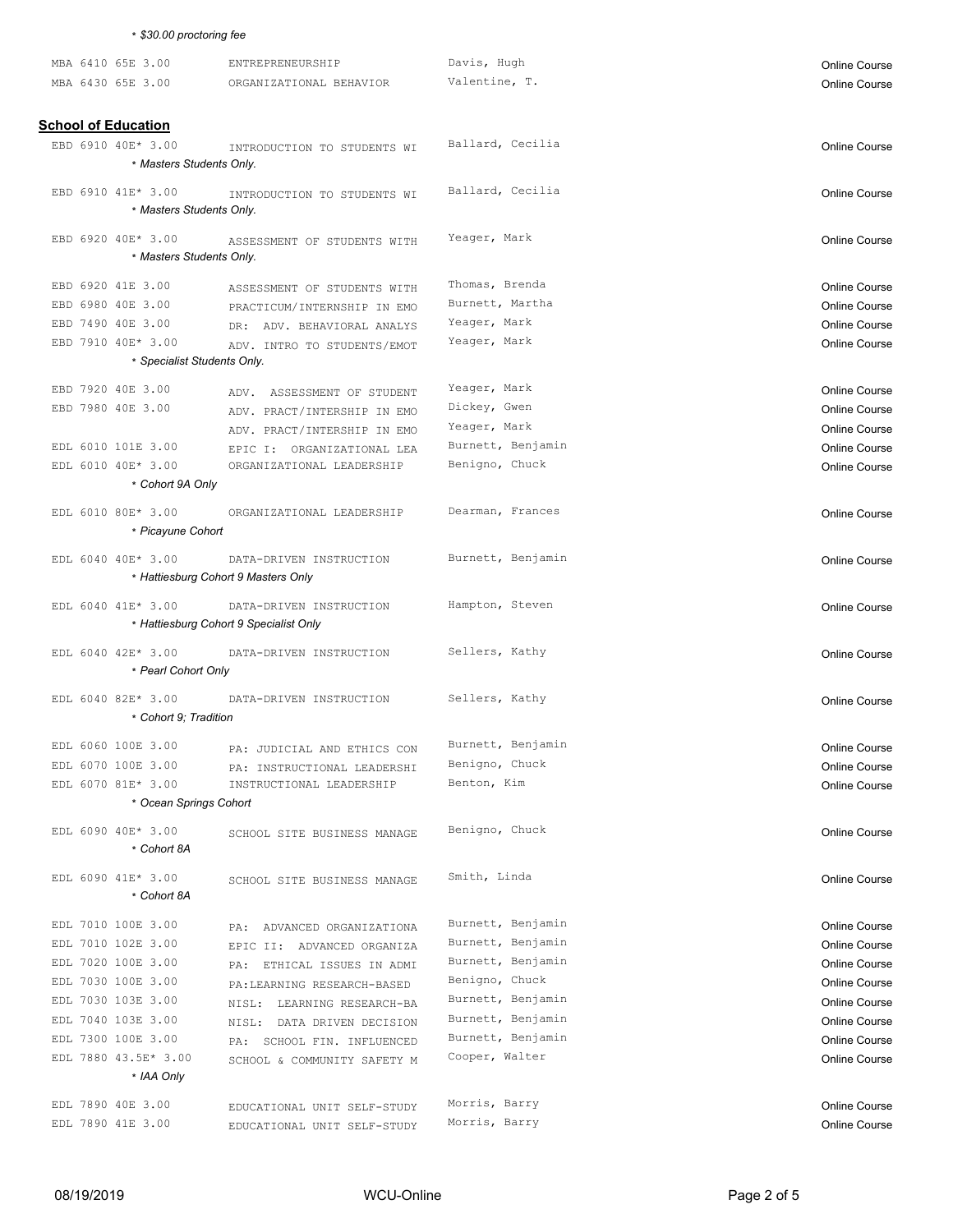|  | EDL 7890 42E 3.00  | EDUCATIONAL UNIT SELF-STUDY | Morris, Barry      | <b>Online Course</b> |
|--|--------------------|-----------------------------|--------------------|----------------------|
|  | EDL 7890 43E 3.00  | EDUCATIONAL UNIT SELF-STUDY | Morris, Barry      | <b>Online Course</b> |
|  | EDL 7910 101E 3.00 | EPIC I: DATA ANAL PROG IMP  | Burnett, Benjamin  | <b>Online Course</b> |
|  | EDL 7910 103E 3.00 | NISL: DATA ANAL PROG IMPRO  | Burnett, Benjamin  | <b>Online Course</b> |
|  | EDL 8130 90E 3.00  | RESEARCH IN EDUCATIONAL ADM | Dearman, Frances   | <b>Online Course</b> |
|  | EDL 8130 91E 3.00  | RESEARCH IN EDUCATIONAL ADM | Dearman, Frances   | <b>Online Course</b> |
|  | EDL 8130 92E 3.00  | RESEARCH IN EDUCATIONAL ADM | Smith, Linda       | <b>Online Course</b> |
|  | EDL 8150 90E 3.00  | RESEARCH IN EDUCATIONAL ADM | Dearman, Frances   | <b>Online Course</b> |
|  | EDL 8150 91E 3.00  | RESEARCH IN EDUCATIONAL ADM | Roberts, Jalynn    | <b>Online Course</b> |
|  | EDL 8300 100E 3.00 | PA: DEVELOPING THE CULTURE  | Benigno, Chuck     | <b>Online Course</b> |
|  | EDL 8300 102E 3.00 | EPIC II: DEVELOPING THE CU  | Burnett, Benjamin  | <b>Online Course</b> |
|  | EDL 8300 103E 3.00 | NISL: DEVELOPING THE CULTU  | Burnett, Benjamin  | <b>Online Course</b> |
|  | EDL 8400 40E 1.00  | APPLIED DOCTORAL RESEARCH   | Pierce, Willie     | <b>Online Course</b> |
|  | EDL 8400 41E 1.00  | APPLIED DOCTORAL RESEARCH   | Cooper, Walter     | <b>Online Course</b> |
|  | EDL 8400 42E 1.00  | APPLIED DOCTORAL RESEARCH   | Roberts, Jalynn    | <b>Online Course</b> |
|  | EDL 8400 44E 1.00  | APPLIED DOCTORAL RESEARCH   | Whitcomb, Susan    | Online Course        |
|  | EDL 8400 45E 1.00  | APPLIED DOCTORAL RESEARCH   | Morris, Barry      | <b>Online Course</b> |
|  | EDL 8400 46E 1.00  | APPLIED DOCTORAL RESEARCH   | Thomas, Brenda     | <b>Online Course</b> |
|  | EDL 8400 47E 1.00  | APPLIED DOCTORAL RESEARCH   | Dearman, Frances   | <b>Online Course</b> |
|  | EDL 8400 48E 1.00  | APPLIED DOCTORAL RESEARCH   | Jackson, Karen     | <b>Online Course</b> |
|  | EDU 5720 40E 3.00  | SURVEY OF EXCEPTIONAL CHILD | Boykin, Jennifer   | Online Course        |
|  | EDU 5720 41E 3.00  | SURVEY OF EXCEPTIONAL CHILD | Boykin, Jennifer   | Online Course        |
|  | EDU 5720 80E 3.00  | SURVEY OF EXCEPTIONAL CHILD | Watjus, Martha     | <b>Online Course</b> |
|  | EDU 5740 40E 3.00  | READING IN THE MIDDLE AND S | Whitcomb, Susan    | Online Course        |
|  | EDU 5740 80E 3.00  | READING IN THE MIDDLE AND S | Conner, Cassandra  | <b>Online Course</b> |
|  | EDU 6010 40E 3.00  | SOCIAL STUDIES IN THE ELEME | Provost, Leslie    | <b>Online Course</b> |
|  | EDU 6010 80E 3.00  | SOCIAL STUDIES IN THE ELEME | Pitre, Laurie      | <b>Online Course</b> |
|  | EDU 6020 40E 3.00  | TRENDS IN CHILDREN'S LITERA | Morris, Barry      | <b>Online Course</b> |
|  | EDU 6020 41E 3.00  | TRENDS IN CHILDREN'S LITERA | Morris, Barry      | <b>Online Course</b> |
|  | EDU 6020 42E 3.00  | TRENDS IN CHILDREN'S LITERA | Morris, Barry      | <b>Online Course</b> |
|  | EDU 6020 80E 3.00  | TRENDS IN CHILDREN'S LITERA | Windham, Lori      | <b>Online Course</b> |
|  | EDU 6060 40E 3.00  | INTEGRATION OF CONTENT CURR | Whitcomb, Susan    | <b>Online Course</b> |
|  | EDU 6060 41E 3.00  | INTEGRATION OF CONTENT CURR | Whitcomb, Susan    | <b>Online Course</b> |
|  | EDU 6070 80E 3.00  | ELEMENTARY SCHOOL MATHEMATI | Pitre, Laurie      | <b>Online Course</b> |
|  | EDU 6090 40E 3.00  | SCIENCE IN THE ELEMENTARY S | Hanson, Susan      | <b>Online Course</b> |
|  | EDU 6090 80E 3.00  | SCIENCE IN THE ELEMENTARY S | Poole, Teresa      | <b>Online Course</b> |
|  | EDU 6100 40E 3.00  | METACOGNITION               | Liverett, Christin | Online Course        |
|  | EDU 6110 40E 3.00  | CURRENT TRENDS IN READING   | Ward, Patricia     | Online Course        |
|  | EDU 6110 41E 3.00  | CURRENT TRENDS IN READING   | Ward, Patricia     | Online Course        |
|  | EDU 6110 80E 3.00  | CURRENT TRENDS IN READING   | Payne, Carol       | Online Course        |
|  | EDU 6200 40E 3.00  | TEACHER AS RESEARCHER       | Harrison, Bradford | <b>Online Course</b> |
|  | EDU 6200 42E 3.00  | TEACHER AS RESEARCHER       | Harrison, Bradford | <b>Online Course</b> |
|  | EDU 6200 80E 3.00  | TEACHER AS RESEARCHER       | Payne, Carol       | <b>Online Course</b> |
|  | EDU 6200 81E* 3.00 | TEACHER AS RESEARCHER       | Payne, Carol       | <b>Online Course</b> |
|  | * Gulfport Cohort  |                             |                    |                      |
|  |                    |                             |                    |                      |
|  | EDU 6250 40E 3.00  | TECHNOLOGY IN EDUCATION     | Luke, Shanna       | <b>Online Course</b> |
|  | EDU 6250 41E 3.00  | TECHNOLOGY IN EDUCATION     | Luke, Shanna       | <b>Online Course</b> |
|  | EDU 6250 80E 3.00  | TECHNOLOGY IN EDUCATION     | Luke, Shanna       | <b>Online Course</b> |
|  | EDU 6260 40E 3.00  | COOPERATIVE LEARNING        | Hornsby, June      | <b>Online Course</b> |
|  | EDU 6270 40E 3.00  | PERFORMANCE ASSESSMENT      | Stanford, Barbara  | <b>Online Course</b> |
|  | EDU 6270 41E 3.00  | PERFORMANCE ASSESSMENT      | Ward, Patricia     | <b>Online Course</b> |
|  | EDU 6300 40E 3.00  | HIST/PHIL FND OF EDUCATION  | Houston, Angela    | <b>Online Course</b> |
|  | EDU 6300 41E 3.00  | HIST/ PHIL FOUNDATIONS OF E | Houston, Angela    | <b>Online Course</b> |
|  | EDU 6300 42E 3.00  | HIST/PHIL FOUNDATIONS OF ED | Hanson, Susan      | <b>Online Course</b> |
|  | EDU 6310 40E 3.00  | HIST/PHIL FOUNDATIONS OF ED | Hanson, Susan      | <b>Online Course</b> |
|  | EDU 6360 40E 3.00  | READING/WRITING ACROSS THE  | Ward, Patricia     | <b>Online Course</b> |
|  | EDU 6360 41E 3.00  | READING /WRITING ACROSS THE | Ward, Patricia     | <b>Online Course</b> |
|  | EDU 6360 80E 3.00  | READING AND WRITING ACROSS  | Pitre, Laurie      | <b>Online Course</b> |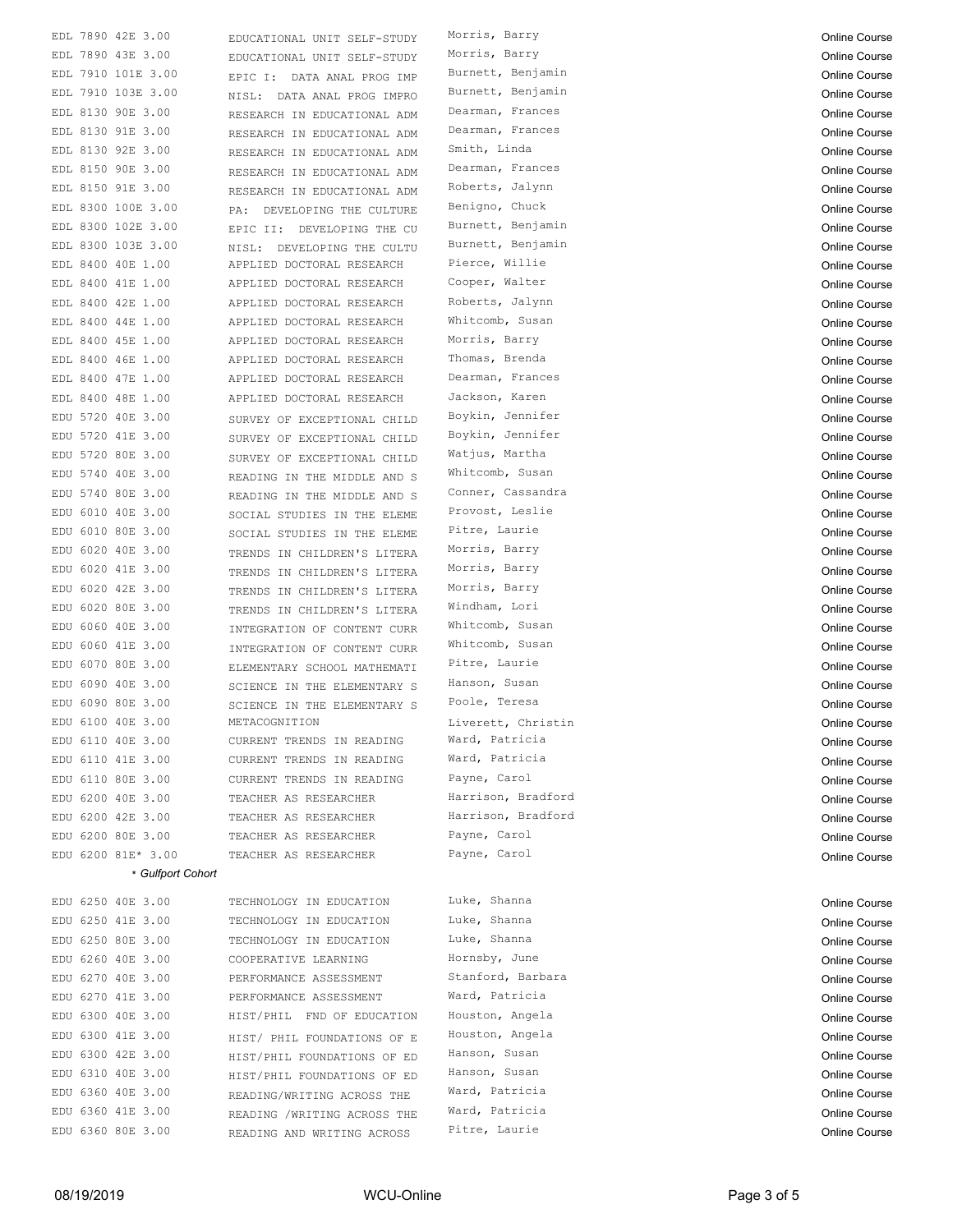| EDU 6370 40E 3.00    | ADV. DIAG. READ/WRIT DIFFIC              | Whitcomb, Susan    | Online Course |
|----------------------|------------------------------------------|--------------------|---------------|
| EDU 6400 40E 3.00    | CURRICULA PLANNING                       | Poole, Teresa      | Online Course |
| EDU 6400 41E 3.00    | CURRICULA PLANNING                       | Poole, Teresa      | Online Course |
| EDU 6400 80E 3.00    | CURRICULA PLANNING                       | Payne, Carol       | Online Course |
| EDU 6460 40E 3.00    | SECONDARY METHODS                        | Woullard, Rosemary | Online Course |
| EDU 6510 40E 3.00    | THE GIFTED CHILD                         | Liverett, Christin | Online Course |
| EDU 6510 80E 3.00    | THE GIFTED CHILD                         | Liverett, Christin | Online Course |
| EDU 6560 80E 3.00    | SOCIAL & EMOTIONAL ISSUES O              | Liverett, Christin | Online Course |
| EDU 6600 40E 3.00    | PROCEDURES SPECIAL<br>ORGAN.             | Burnett, Martha    | Online Course |
| EDU 6600 41E 3.00    | ORGANIZATIONAL PROCEDURES F              | Burnett, Martha    | Online Course |
| EDU 6630 40E 3.00    | LEARNING DISABILITIES                    | Yeager, Mark       | Online Course |
| EDU 6630 41E 3.00    | LEARNING DISABILITIES                    | Yeager, Mark       | Online Course |
| EDU 6640 40E 3.00    | TEACHNG IND. WITH LEARNING               | Whitcomb, Susan    | Online Course |
| EDU 6650 40E 3.00    | BEHAVIOR MANAGEMENT                      | Canulette, Kathlee | Online Course |
| EDU 6680 40E 3.00    | INTELLECTUAL DISABILITIES                | Thomas, Brenda     | Online Course |
| EDU 6690 40E 3.00    | TEACHING INDIVIDUALS WITH M              | Thomas, Brenda     | Online Course |
| EDU 6900 41E 3.00    | ADV. DIGITAL<br>TECHNOLOGY               | Luke, Shanna       | Online Course |
| RSH 7020 81.1E* 3.00 | APA STYLE FOR PROFESSIONAL               | Houston, Angela    | Online Course |
|                      | * Ocean Springs Cohort: Specialists Only |                    |               |

## **School of Music and Ministry Studies**

## **School of Music and Ministry Studies**

|     | MCC 5070 40E 2.00 |  | APPLIED CONDUCTING          | STAFF, TBA                              | Online Course        |
|-----|-------------------|--|-----------------------------|-----------------------------------------|----------------------|
|     | MCC 5090 40E 2.00 |  | APPLIED INSTRUMENTAL CONDUC | Dykes, Wesley                           | <b>Online Course</b> |
|     | MCC 5100 40E 2.00 |  | APPLIED CHORAL CONDUCTING A | Armstrong, James                        | Online Course        |
|     | MCC 6210 40E 2.00 |  | INSTRUMENTAL CONDUCTING     | Dykes, Wesley                           | Online Course        |
|     | MTT 6030 40E 2.00 |  | FINALE FOR COMMERICAL MUSIC | Gambill, John                           | Online Course        |
|     | MUC 6000 40E 3.00 |  | RESEARCH AND WRITING IN CHU | Deyton, Timothy                         | Online Course        |
|     | MUC 6010 40E 3.00 |  | MUSIC AND WORSHIP STUDIES   | Gambill, John                           | Online Course        |
|     | MUC 6020 40E 2.00 |  | ADVANCED STUDIES IN WORSHIP | Gambill, John                           | Online Course        |
|     | MUC 7800 41E 2.00 |  | FINAL PROJECT IN CHURCH MUS | Gambill, John                           | Online Course        |
|     | MUE 6120 40E 3.00 |  | CHORAL LITERATURE           | Murphy, Brian                           | Online Course        |
|     | MUE 6200 40E 3.00 |  | VOCAL PEDAGOGY              | Roberts, Connie                         | <b>Online Course</b> |
|     | MUE 6210 40E 3.00 |  | INSTRUMENTAL CONDUCTING I   | Dykes, Wesley                           | Online Course        |
|     | MUE 6220 40E 3.00 |  | CHORAL CONDUCTING           | Armstrong, James                        | Online Course        |
|     | MUE 6260 40E 3.00 |  | CHORAL REHEARSAL TECHNIQUES | Armstrong, James                        | Online Course        |
|     | MUE 6290 40E 3.00 |  | INSTRUMENTAL REHEARSAL TECH | Harris, Zachary                         | Online Course        |
|     | MUE 6520 40E 3.00 |  | FOUNDATIONS AND PRINCIPLES  | Morgan, Jeremy                          | Online Course        |
|     | MUE 7210 40E 3.00 |  | INSTRUMENTAL CONDUCTING II  | Dykes, Wesley                           | Online Course        |
| MUE | 7800 40 3.00      |  | RESEARCH PROJECT            | Please see professor for time and place |                      |
|     | MUV 6200 40E 2.00 |  | GRADUATE VOCAL PEDAGOGY     | Ruggiero, Susan                         | <b>Online Course</b> |
|     |                   |  |                             |                                         |                      |

## **School of Natural and Behavioral Sciences**

| MCJ 6400 80E 3.00 | APPLIED RESEARCH METHODS    | Moore, Robert | <b>Online Course</b> |
|-------------------|-----------------------------|---------------|----------------------|
| MCJ 6450 80E 3.00 | COMMUNITY CORRECTIONS       | McGee, James  | <b>Online Course</b> |
| MCJ 6700 80E 3.00 | COMMUNITY SERVICE IN CRIMIN | Pope, Karla   | <b>Online Course</b> |
| MCJ 6980 80E 3.00 | THESTS T                    | McGee, James  | Online Course        |
|                   |                             |               |                      |

## **Department of Mathematics**

| School of Nursing |                             |                  |               |
|-------------------|-----------------------------|------------------|---------------|
| MAT 6900 40E 3.00 | TOPICS IN DISRCETE MATHEMAT | Dribus, Benjamin | Online Course |
|                   | TOPICS OF SCIENTIFIC COMPUT | Dribus, Benjamin | Online Course |
| MAT 5900 40E 3.00 | TOPICS OF SCIENTIFIC COMPUT | Sumner, Amber    | Online Course |

| NUR 6210 65E 3.00 | INFORMATICS IN NURSING EDU  | Scott, Emily       | Online Course |
|-------------------|-----------------------------|--------------------|---------------|
| NUR 6340 65E 1.00 | NURSING EDUCATION PRACTICUM | Jupiter-McCon, Ang | Online Course |